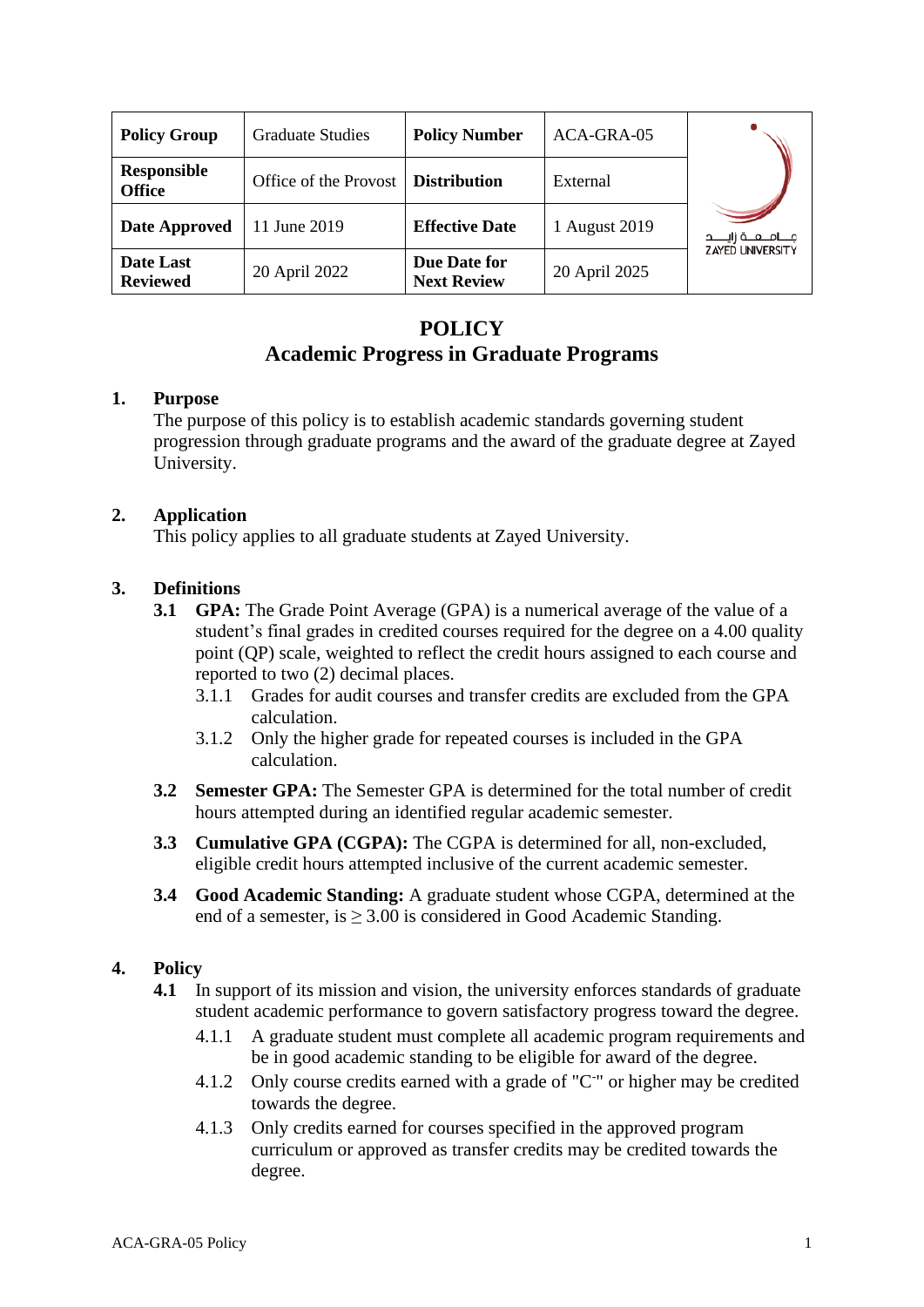- 4.1.4 Additional non-program courses or requirements specified on admission to demonstrate disciplinary competence are considered conditions for completion of the degree.
- 4.1.5 Transfer credits may not be used to replace a graduate program course completed at Zayed University.
- 4.1.6 A graduate student with conditional admission due to English language requirements status may register for a maximum of six (6) CH towards the degree
- 4.1.7 A graduate student with conditional admission due to academic requirements status may register for a maximum of nine (9) CH towards the degree.
- **4.2** A graduate student may request a leave of absence from their program of study for medical, family, professional (experience or development), or compassionate reasons.
	- 4.2.1 The maximum total leave time may not exceed one (1) year and the leave periods must coincide with full semesters.
	- 4.2.2 It is the student's responsibility to inform any agencies providing scholarships or an employer requiring enrollment of the leave from the program.
	- 4.2.3 A graduate student on approved leave of absence is not subject to payment of program fees and is not entitled to use university services.
	- 4.2.4 A graduate student must return from an approved leave of absence by the specified date indicated on the approved application form to continue in the program of studies.
	- 4.2.5 A graduate student with conditional admission status is not eligible for a leave of absence.
- **4.3** All graduate program course credits must be completed within a maximum of five (5) consecutive calendar years from the initial registration term for which admission is granted, including any leaves of absence.

### **5. Related Policies and Laws**

ACA-GRA-01 Graduate Admission to Zayed University ACA-GRA-02 Graduate Student Registration ACA-GRA-06 Grading in Graduate Programs ACA-GRA-09 Academic Appeals for Graduate Programs ACA-GRA-10 Graduate Student Records

### **6. Administration**

This policy is administered by the Graduate Studies Deanship.

|               | Date           | <b>Revision</b>                                                                                       |  |
|---------------|----------------|-------------------------------------------------------------------------------------------------------|--|
|               | 20 April 2025  | Approved by Provost.                                                                                  |  |
| 11 April 2022 |                | Non-substantive change: clarified different types of conditional<br>admission $(4.1.6$ and $4.1.7)$ . |  |
|               | 12 May 2020    | Non-substantive change: added External Distribution<br>Non-substantive change: updated policy numbers |  |
|               | 1 October 2019 |                                                                                                       |  |

#### **7. Revision History**